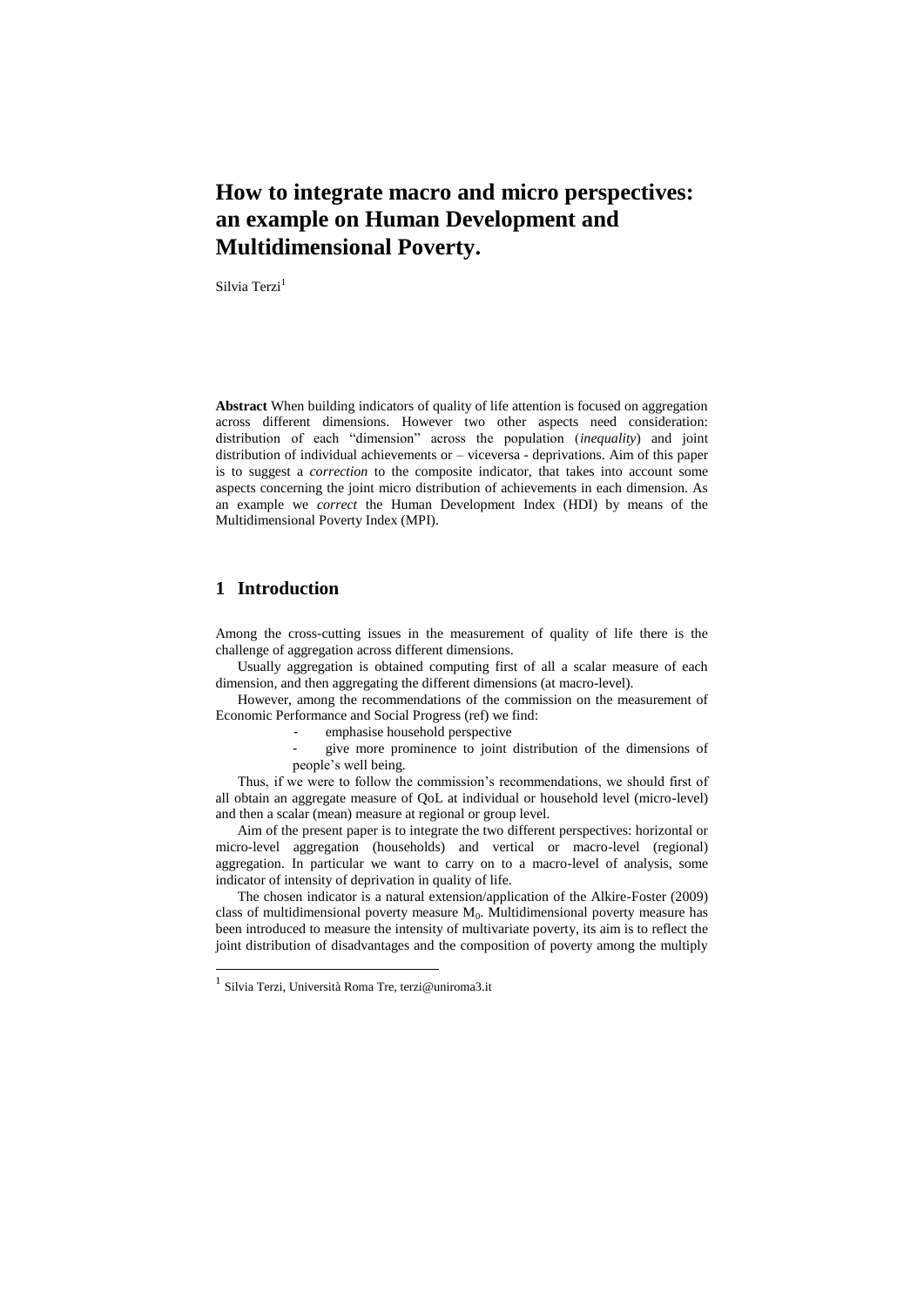#### 2 Silvia Terzi

deprived. Indicators of this kind can be easily introduced to measure intensity of social exclusion or other multidimensional components of Quality of Life; all is required are data, threshold values and weights.

#### **2 Multidimensional poverty measure M<sup>0</sup>**

Let us consider poverty in *d* dimensions across a population of *n* individuals. Let **Y** = *[y<sub>ii</sub> ]* denote the *n x d* matrix of achievements, i= 1,…,n; j= 1,…,d;  $y_{ii} \ge 0$  represents individual *i'*s achievement in dimension *j*.

Let **w** be a weighting vector whose *j*th element  $w_j$  ( $j=1,...,d$ ) represents the weight that is applied to dimension *j*. We set  $\Sigma w_i = d$ , that is, the dimensional weights sum to the total number of dimensions. Let  $z_j > 0$  be the deprivation cut-off in dimension *j*, and *z* be the vector of deprivation cutoffs.

First of all from Y define a deprivation matrix  $G^0 = [g_{ij}^0]$ , whose typical element is defined by  $g_{ij}^0 = w_j$  when  $y_{ij} < z_j$  and  $g_{ij}^0 = 0$  when  $y_{ij} \ge z_j$ . Then, by adding up all the elements in each row of the matrix, define column vector  $c$  of deprivation counts, whose i-th entry  $c_i = \sum g_{ij}^{0}$  (i=1,...,n) represents the weighted deprivations suffered by person i. Finally select a poverty cutoff k, such that  $0 < k \le d$  and apply it across vector *c.* A person is identified as poor whenever  $c_i > k$ .

To aggregate information about multidimensionally poor individuals we construct a second matrix  $G^0$  ( $k$ ), that contains the weighted deprivations only of exactly those persons who have been identified as poor, given k, and *excludes* deprivations of the non-poor. From this censored matrix we can construct the censored vector of deprivation counts **c**(k).

 $M_0$  is defined as:  $M_0 = \Sigma c_i(k)/nd$ . It can also be expressed as the product of two measures: the (multidimensional) headcount ratio (H) and the average deprivation share among the poor (A). In other words:  $M_0 = HxA$ , where:  $H = q/n$ ,  $A = \sum c_i(k)/dq$ .

*H* is simply the proportion of people that are poor, or  $q/n$  where q is the number of poor people. *A* is the average of fraction of deprivation intensity among the poor*. A*  represents the *intensity* of multidimensional poverty.

#### **3 Aggregation at macro level**

Aggregation at macro-level can be obtained as an average/mean (for example geometrical mean) or linear combination of achievements in each dimension. For instance human development index is a summary measure of human development; it measures average achievements in a country in three basic dimensions: health, education, income and it is defined as the geometric mean of the three dimension indexes.

The problem is that this index does not take into account the distribution across the three dimensions. In particular it does not take into account the deprivation intensity. Severe concentration of deprivations among few households leads to worst quality of life (or human development level) than equidistribution of deprivations. Of course if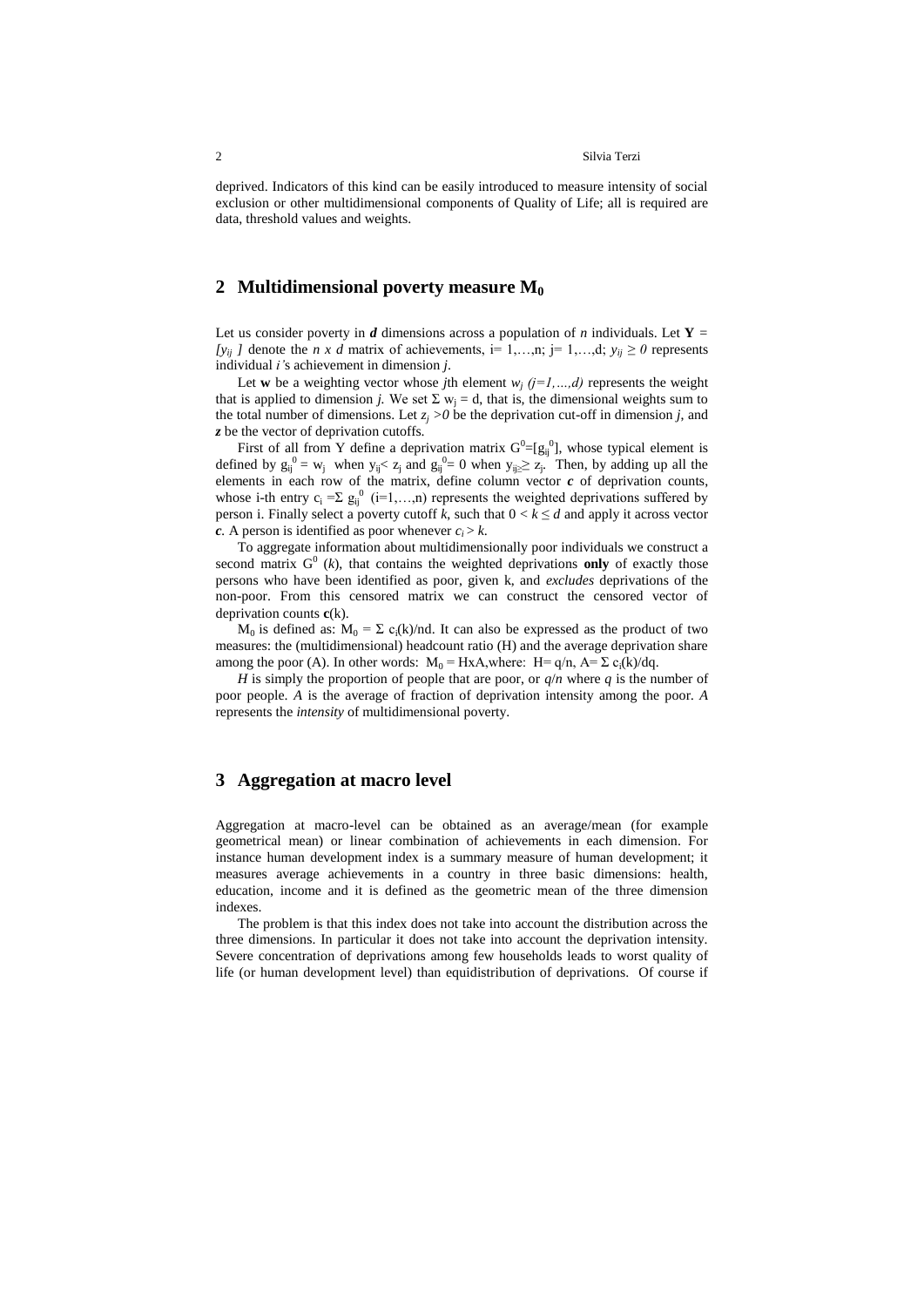How to integrate macro and micro perspectives 3

we had the data we could compute a summary measure of the three dimensions for each household or individual unit; and then an overall index. We could even compute as 0 the achievements index of a multidimensionally poor household, thus penalizing the overall average value of the macro-indicator.

Alternatively we can try to "correct" the macro-level index by taking into account the multidimensional deprivation measure  $M_0$ .

### **4 How can we correct the macro-level indicator?**

First of all define a penalization coefficient P (  $0 \le P \le 1$  ) obtained from the multidimensional deprivation measure  $M_0$ . Then define the "corrected" or "micro-level integrated" Quality of Life indicator  $(QoL_c)$  as:  $QoL_c = QoL$  (1-P).

Our suggestion is to use a multidimensional deprivation measure (either  $M_0$  or the head count H) to penalize the aggregate measure of well being.

Just as an example we have tried to correct HDI by means of Multidimensional Poverty Index (MPI). The results – in terms of rank differences - are shown in table A in appendix. The greatest losses  $(≥10)$  in HD ranking due to the concentration of disadvantages in a small part of the population are reported in table 1. We make use of three different penalization coefficients: MPI (which gives rise to the corrected HDI we have called HDIc<sub>1</sub>) the head count ratio H (which gives rise to  $HDL<sub>2</sub>$ ) and the % of population in severe poverty (leads to  $H D I c<sub>3</sub>$ ).

Of course the best correction would be the one that leads us to the same HDIc we would have if HDI could be calculated computing first of all household achievements – setting an achievement to zero whenever it coexists with severe deprivations in other dimensions - and then an overall measure. Being unable to do so (because of the lack of data) we can only hope the different corrections to converge to similar results (i.e. lead to similar rankings). For this reason we compare the rank losses due to intense deprivation in some households with the rank losses – in those same countries – due to inequality, i.e. disparities in the distribution othe three dimensions of HDI across the population, as measured by the Ineqaulty Adjusted HDI (IHDI). We can easily see there is greater agreement between HDIc rankings than between any of these and IHDI.

#### **References**

1. Alkire, S. , Foster J.E. : Counting and Multidimensional Poverty Measurement . Oxford Poverty & Human Development Initiative OPHI Working Paper 32. (2009)

| Table 1:       |            |      |                    | Ranks      |                   |     |                       |                      |               |               |                     |
|----------------|------------|------|--------------------|------------|-------------------|-----|-----------------------|----------------------|---------------|---------------|---------------------|
| <b>Country</b> | <b>MPI</b> | H(%) | %severe<br>poverty | <b>HDI</b> | <b>HDIcl</b><br>1 | 2   | <b>HDIC HDIC</b><br>3 | HDI-<br><b>HDIc1</b> | HDI-<br>HDIc2 | HDI-<br>HDIc3 | HDI-<br><b>IHDI</b> |
| Peru           | 0.086      | 19.9 | 6.0                | 23         | 35                | 44  | 34                    | $-12$                | $-21$         | $-11$         | $-5$                |
| Gabon          | 0.161      | 35.4 | 13.2               | 38         | 52                | 56  | 52                    | $-14$                | $-18$         | $-14$         | 8                   |
| Namibia        | 0.187      | 39.6 | 14.7               | 50         | 60                | 62  | 59                    | $-10$                | $-12$         | -9            | $-14$               |
| India          | 0.283      | 53.7 | 28.6               | 62         | 69                | 73  | 71                    | $-7$                 | $-11$         | -9            |                     |
| Timor-Leste    | 0.360      | 68.1 | 38.7               | 73         | 79                | 87  | 82                    | -6                   | $-14$         | -9            |                     |
| Angola         | 0.452      | 77.4 | 54.8               | 74         | 91                | 96  | 95                    | $-17$                | $-22$         | $-21$         | .                   |
| Tanzania       | 0.367      | 65.2 | 43.7               | 78         | 85                | 84  | 89                    | $-7$                 | -6            | $-11$         |                     |
| Senegal        | 0.384      | 66.9 | 44.4               | 80         | 89                | 90  | 90                    | -9                   | $-10$         | $-10$         |                     |
| Ethiopia       | 0.562      | 88.6 | 7.3                | 97         | 103               | 107 | 107                   | -6                   | $-10$         | $-10$         |                     |

**Table 1:**